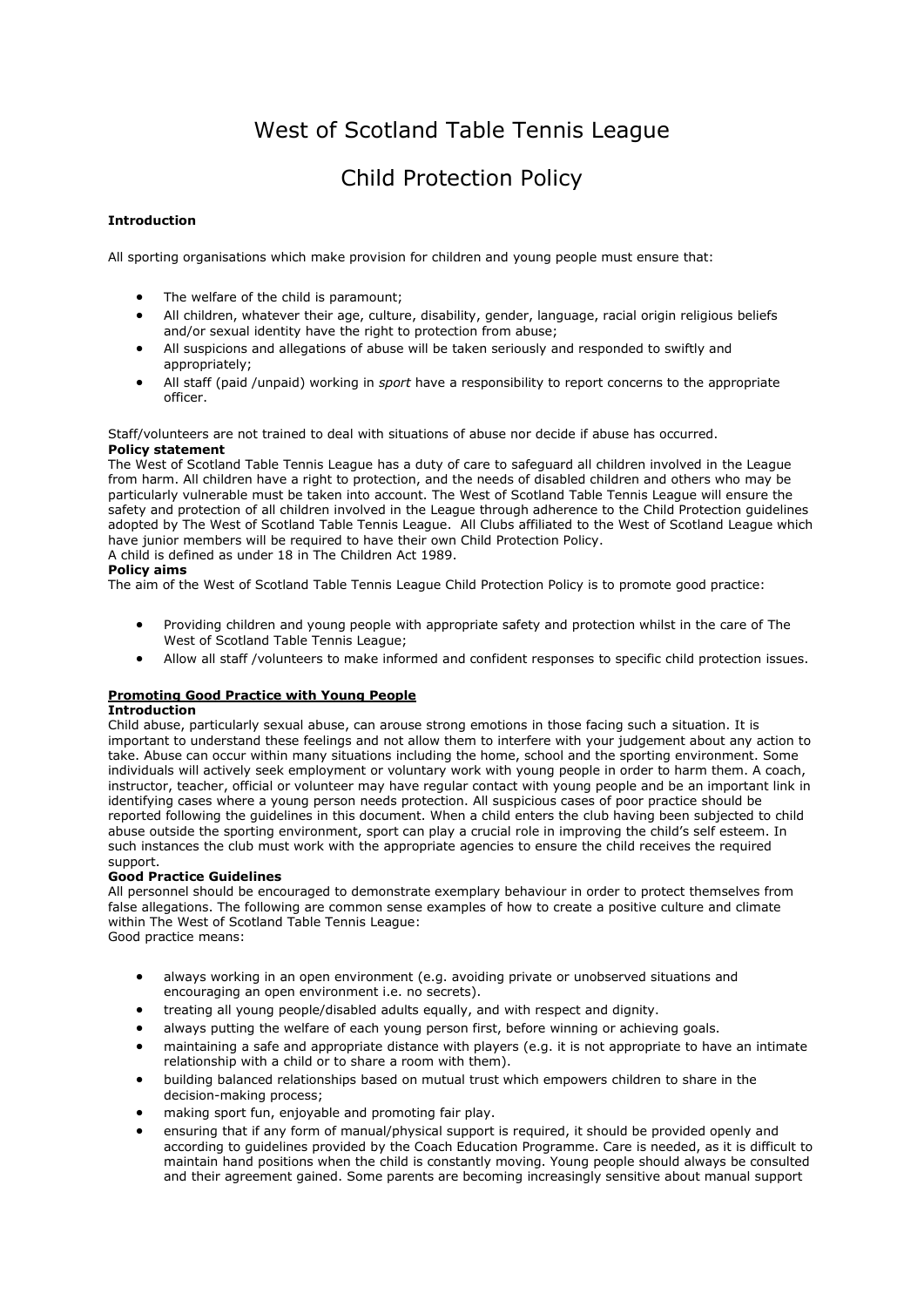and their views should always be carefully considered.

- keeping up to date with the technical skills, qualifications and insurance in sport.
- involving parents/carers wherever possible (e.g. for the responsibility of their children in the changing rooms). If groups have to be supervised in the changing rooms, always ensure parents/teachers/coaches/officials work in pairs.
- ensuring that if mixed teams are taken away, they should always be accompanied by a male and female member of staff. (NB however, same gender abuse can also occur)
- ensuring that at tournaments or residential events, adults should not enter children's rooms or invite children into their rooms.
- being an excellent role model this includes not smoking or drinking alcohol in the company of young people.
- giving enthusiastic and constructive feedback rather than negative criticism.
- recognising the developmental needs and capacity of young people and disabled adults avoiding excessive training or competition and not pushing them against their will.
- securing parental consent in writing to *act in loco parentis*, if the need arises to give permission for the administration of emergency first aid and/or other medical treatment.
- keeping a written record of any injury that occurs, along with the details of any treatment given.
- requesting written parental consent if club officials are required to transport young people in their cars.

#### **Practice to be avoided**

The following should be **avoided** except in emergencies. If cases arise where these situations are unavoidable they should only occur with the full knowledge and consent of someone in charge in the club or the child's parents. For example, a child sustains an injury and needs to go to hospital, or a parent fails to arrive to pick a child up at the end of a session:

- Avoid spending excessive amounts of time alone with children away from others;
- Avoid taking children to your home where they will be alone with you.

#### **Practice never to be sanctioned**

The following should **never** be sanctioned. You should never:

- engage in rough, physical or sexually provocative games, including horseplay;
- share a room with a child;
- allow or engage in any form of inappropriate touching;
- allow children to use inappropriate language unchallenged;
- make sexually suggestive comments to a child, even in fun;
- reduce a child to tears as a form of *control*;
- allow allegations made by a child to go unchallenged, unrecorded or not acted upon;
- do things of a personal nature for children or disabled adults, that they can do for themselves;
- invite or allow children to stay with you at your home unsupervised.

**NB**. It may sometimes be necessary for staff or volunteers to do things of a personal nature for children, particularly if they are young or are disabled. These tasks should only be carried out with the full understanding and consent of parents and the players involved. There is a need to be responsive to a person's reactions. If a person is fully dependent on you, talk with him/her about what you are doing and give choices where possible. This is particularly so if you are involved in any dressing or undressing of outer clothing, or where there is physical contact, lifting or assisting a child to carry out particular activities. Avoid taking on the responsibility for tasks for which you are not appropriately trained.

If any of the following occur you should report this immediately to another colleague and record the incident. You should also ensure the parents of the child are informed.

- if you accidentally hurt a player.
- if he/she seems distressed in any manner.
- if a player appears to be sexually aroused by your actions.
- if a player misunderstands or misinterprets something you have done.

#### **Guidelines for Use of Photographic Filming Equipment at Sporting Events**

There is evidence that some people have used sporting events as an opportunity to take inappropriate photographs or film footage of young and disabled sportspeople in vulnerable positions. It is advisable that all clubs be vigilant with any concerns to be reported to the Club Child Protection Officer.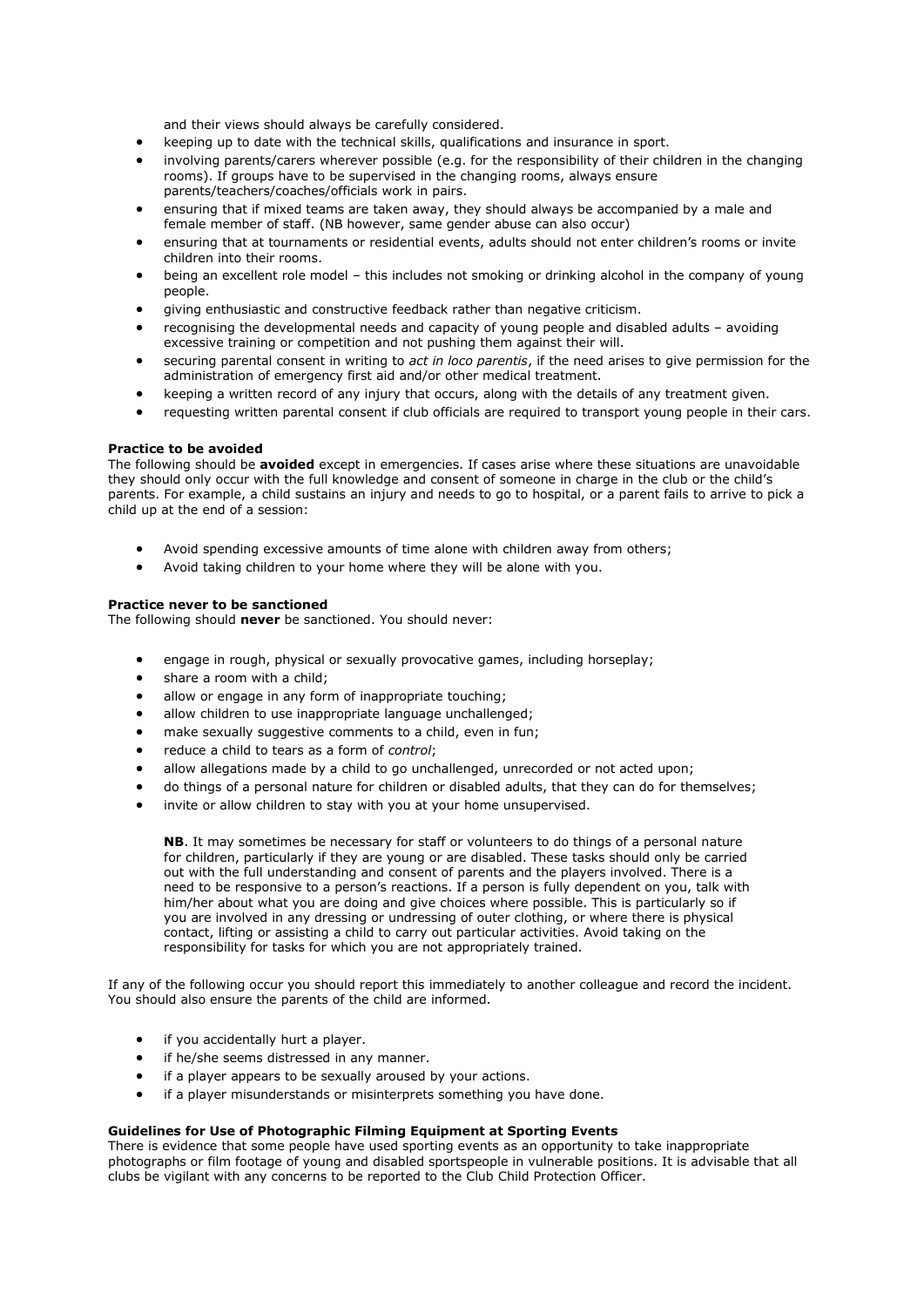Videoing as a coaching aid: there is no intention to prevent club coaches and teachers using video equipment as a legitimate coaching aid. However, performers and their parents/carers should be aware that this is part of the coaching programme and care should be taken in the storing of such films.

# **Recruitment and selecting staff and volunteers**

The West of Scotland Table Tennis League recognises that anyone may have the potential to abuse children in some way and that all reasonable steps are taken to ensure unsuitable people are prevented from working with children. When undertaking preselection checks the following should be included:

- All volunteers /staff should complete an application form. The application form will seek information about an applicant's past and a self disclosure about any criminal record.
- Consent should be obtained from an applicant to seek information from the Criminal Records Bureau (to be introduced in September 2001).
- Two confidential references, including one regarding previous work with children. These references must be taken up and confirmed through telephone contact.
- Evidence of identity (Passport or driving licence with Photo).

## **Responding to suspicions or allegations**

It is not the responsibility of anyone working in *The West of Scotland Table Tennis League,* in a paid or unpaid capacity to take responsibility or to decide whether or not child abuse has taken place. However there is a responsibility to act on any concerns through contact with the appropriate authorities.

The West of Scotland Table Tennis League will assure all staff/volunteers that it will fully support and protect anyone, who in good faith reports his or her concern that a colleague is, or may be, abusing a child. Where there is a complaint against a volunteer or member of staff there may be three types of investigation

- A criminal investigation,
- A child protection investigation,
- A disciplinary or misconduct investigation.

The results of the police and child protection investigation may well influence the disciplinary investigation, but not necessarily.

#### **Action if there are concerns**

The following action should be taken if there are concerns (See Appendix A): **Poor Practice**

- If, following consideration, the allegation is clearly about poor practice; the League's Child Protection Officer will deal with it as a misconduct issue.
- If the allegation is about poor practice by the League's Child Protection Officer, or if the matter has been handled inadequately and concerns remain, it should be reported to the the West of Scotland Table Tennis League Chairman who will decide how to deal with the allegation and whether or not to initiate disciplinary proceedings.

#### **Suspected Abuse**

- Any suspicion that a child has been abused by either a member of staff or a volunteer should be reported to the League's Child Protection Officer, who will take such steps as considered necessary to ensure the safety of the child in question and any other child who may be at risk.
- The League's Child Protection Officer will refer the allegation to the social services department who may involve the police, or go directly to the police if out-of-hours*.*
- The parents or carers of the child will be contacted as soon as possible following advice from the social services department.
- The League's Child Protection Officer should also notify the relevant West of Scotland Table Tennis League officer who in turn will inform the Table Tennis Scotland Child Protection Officer who will deal with any media enquiries.
- If the League's Child Protection Officer is the subject of the suspicion/allegation, the report must be made to the Chairman or in his/her absence the Table Tennis Scotland Child Protection Officer who will refer the allegation to Social Services.

#### **Confidentiality**

Every effort should be made to ensure that confidentiality is maintained for all concerned. Information should be handled and disseminated on a *need to know basis* only. This includes the following people:

The League's Child Protection Officer;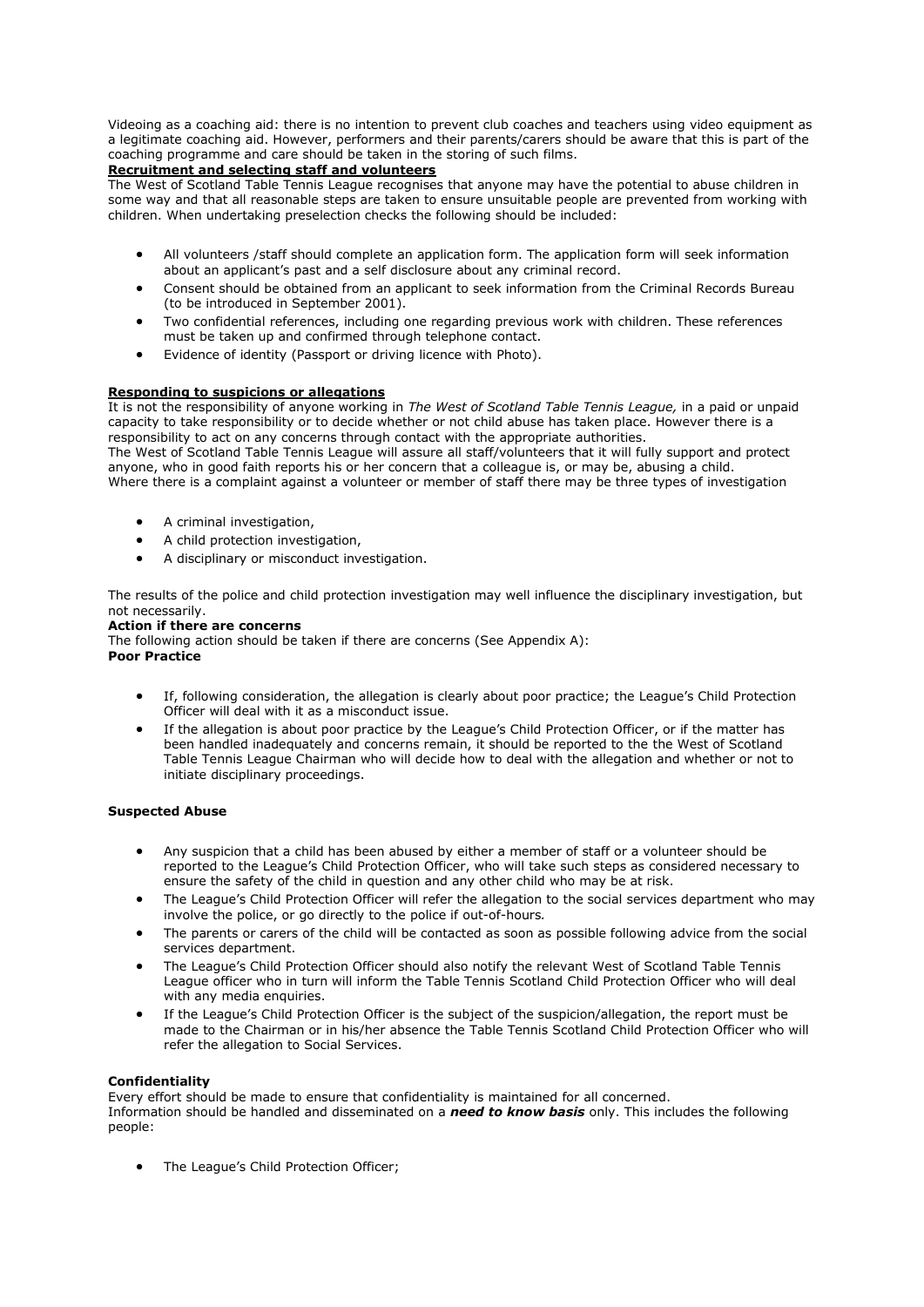- The parents of the person who is alleged to have been abused;
- The person making the allegation;
- Social services/police;
- The Table Tennis Scotland Child Protection Officer;
- The alleged abuser (and parents if the alleged abuser is a child). \*

\*Seek social services advice on who should approach alleged abuser.

Information should be stored in a secure place with limited access to designated people, in line with data protection laws (e.g. that information is accurate, regularly updated, relevant and secure). **Internal Enquiries and Suspension**

- The West of Scotland Table Tennis League Child Protection Coordinator will make an immediate decision about whether any individual accused of abuse should be temporarily suspended pending further police and social services inquiries.
- Irrespective of the findings of the social services or police inquiries the West of Scotland Table Tennis League Disciplinary Committee will assess all individual cases to decide whether a member of staff or volunteer can be reinstated and how this can be sensitively handled. This may be a difficult decision; particularly where there is insufficient evidence to uphold any action by the police. In such cases, the West of Scotland Table Tennis League Disciplinary Committee must reach a decision based upon the available information which could suggest that on a balance of probability, it is more likely than not that the allegation is true. The welfare of children should always remain paramount.

#### **Support to Deal with the** *Aftermath*

- Consideration should be given about what support may be appropriate to children, parents and members of staff. Use of Helplines, support groups and open meetings will maintain an open culture and help the healing process. The British Association of Counselling Directory (**The British Association for Counselling Directory** is available from The British Association for Counselling, 1 Regent Place, Rugby CV21 2PJ, Tel: 01788 550899, Fax: 01788 562189, E-mail: [bac@bac.co.uk,](mailto:bac@bac.co.uk) Internet: [www.bac.co.uk\)](http://www.bac.co.uk/) may be a useful resource.
- Consideration should be given about what support may be appropriate to the alleged perpetrator of the abuse.

#### **Allegations of Previous Abuse**

Allegations of abuse may be made some time after the event (e.g. by an adult who was abused as a child or by a member of staff who is still currently working with children). Where such an allegation is made, the club should follow the procedures as detailed above and report the matter to the social services or the police. This is because other children, either within or outside sport, may be at risk from this person. Anyone who has a previous criminal conviction for offences related to abuse is automatically excluded from working with children. This is reinforced by the details of the Protection of Children Act 1999.

### **Action if Bullying is Suspected**

The same procedure should be followed as set out in the Section relating to responding to suspicions or allegations, if bullying is suspected. All settings in which children are provided with services or are living away from home should have rigorously enforced anti-bullying strategies in place. **Action to Help the Victim and Prevent Bullying in Sport:** 

- Take all signs of bullying very seriously.
- Encourage all children to speak and share their concerns (It is believed that up to 12 children per year commit suicide as a result of bullying, so if anyone talks about or threatens suicide, seek professional help immediately). Help the victim to speak out and tell the person in charge or someone in authority. Create an open environment.
- Investigate all allegations and take action to ensure the victim is safe. Speak with the victim and the bully(ies) separately.
- Reassure the victim that you can be trusted and will help them, although you cannot promise to tell no one else.
- Keep records of what is said (what happened, by whom, when).
- Report any concerns to the Club Child Protection Officer or the school (wherever the bullying is occurring).

# **Action Towards the Bully(ies):**

- Talk with the bully(ies), explain the situation, and try to get the bully (ies) to understand the consequences of their behaviour. Seek an apology to the victim(s).
- Inform the bully's parents.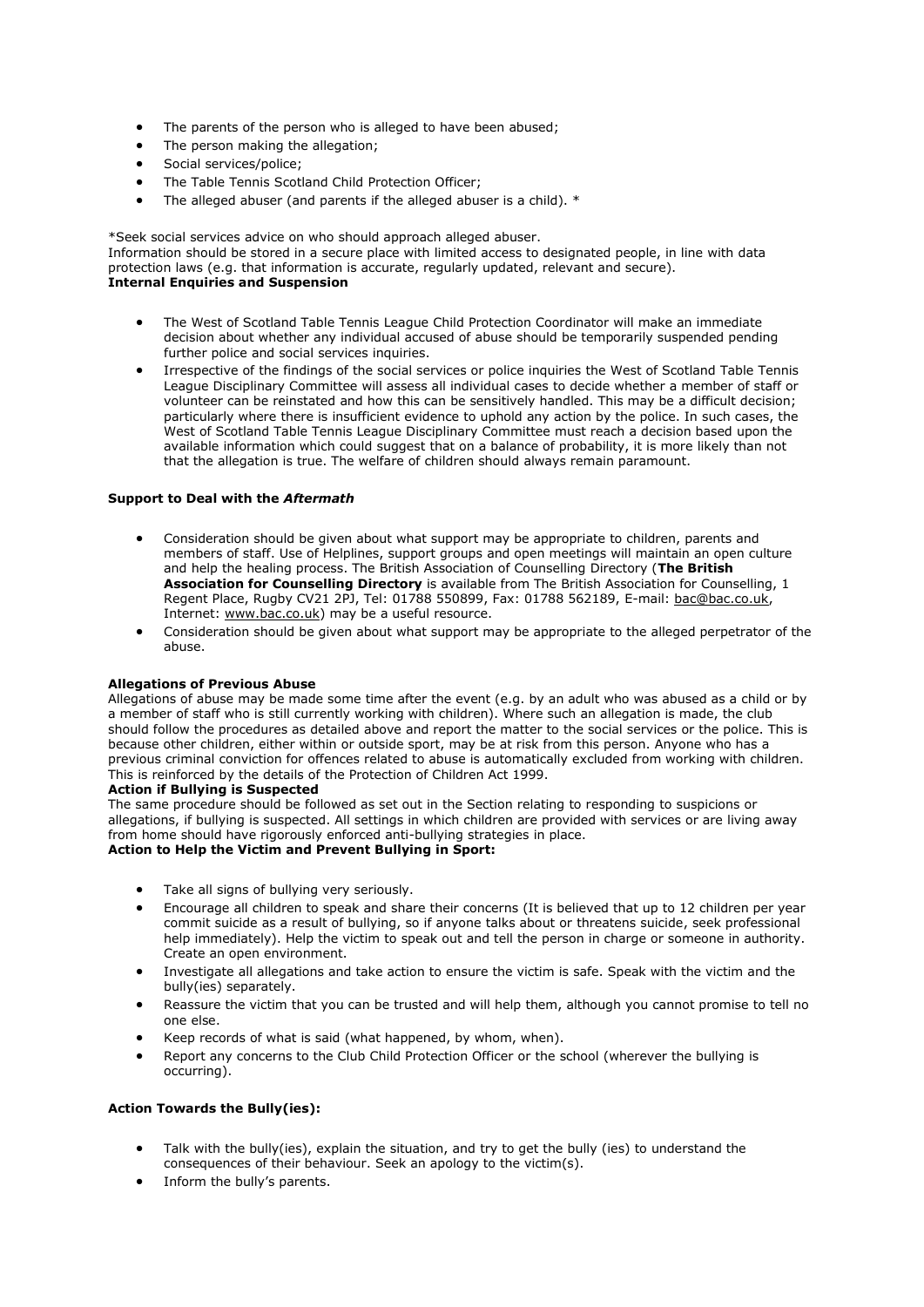- Insist on the return of *borrowed* items and that the bully(ies) compensate the victim.
- Provide support for the coach of the victim.
- Impose sanctions as necessary.
- Encourage and support the bully(ies) to change behaviour.
- Hold meetings with the families to report on progress.
- Inform all organisation members of action taken.
- Keep a written record of action taken.

#### **Appendix A: A Quick Guide to Procedures**

This guide is designed to inform the most appropriate action in relation to concerns about either a parent or carer (e.g. outside the immediate sporting environment).



Remember:

- Maintain confidentiality on a *need to know* basis only.
- Ensure the League Child Protection Coordinator follows up with social services.
- The League Child Protection Coordinator should also report the incident to the Table Tennis Scotland Child Protection Officer who should ascertain whether or not the person/s involved in the incident play a role in Table Tennis Scotland and act accordingly.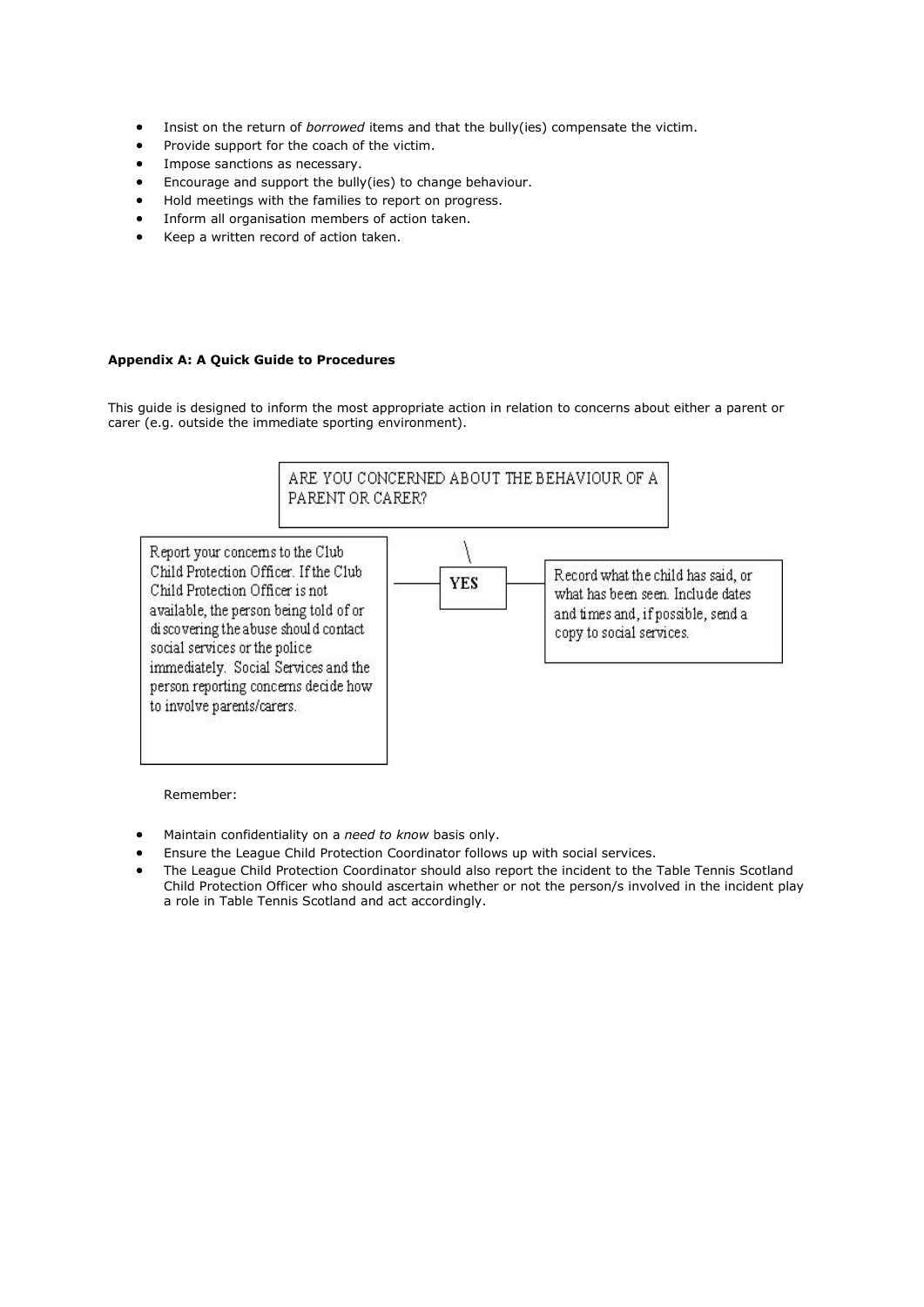

#### **This guide is designed to inform the most appropriate action in relation to concerns about a member of staff or volunteer within** *The West of Scotland Table Tennis League.*

# **Contacts:**

West of Scotland League Child Protection Coordinator (as at September 2010): Philip McCallum (Tel 07707025917) West of Scotland League Chairman (as at September 2010): Terry McLernon (Tel 07743702744)

If you do not know who to turn to for advice or are worried about sharing your concerns with a senior colleague, you should contact the social services direct (or Children 1st on 0808 800 2222 or Childline on 0800 1111).